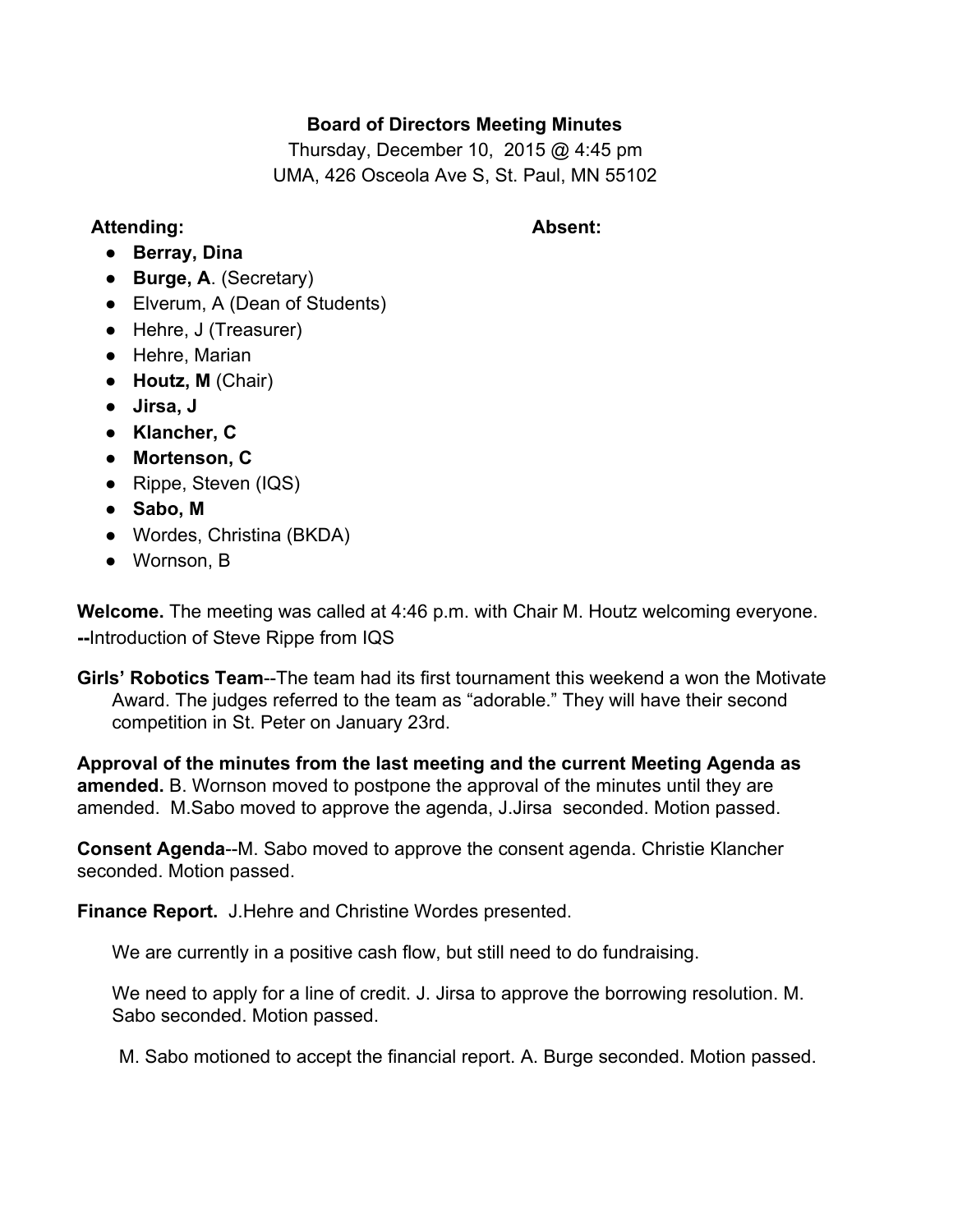### **Development and Grant writing progress** Chris Mortenson

There is start up money available from The Mortenson Family Foundation and Rob and Lesley Goldberg Family. It is being proposed that we need to have a person who will be hired fulltime as an Advancement Officer who will serve as an Administrative officer of the school. C. Mortenson motioned to approve. J. Jirsa seconded.

## **High School Program Update** Chris Mortenson

The high School plan will be presented to the existing 8th graders next week, to current 8th grade families January 7th and to prospective families on January 28th.

# **Director's Report Barb Wornson**

- A written director's report has been requested so that the board can look at it prior to the meeting so that there can be a more informed discussion.
- Enrollment update--265 ADM Total, 268 average enrollment; a request was made to have a report that includes totals by month and by grade in order to analyze the trends.
- SPMT progress on the Comprehensive School Plan--This is in progress. Each committee is writing a statement with their own mission and then they will be consolidated.
- Staffing update--We are currently interviewing a new Office Manager and hope to have someone new asap. We are looking at hiring a part time food service person so that there is office coverage during meal times.
- Ongoing activities--Robotics, Basketball, Volunteer opportunities for 8th graders, Volleyball will be in the Spring, Choir concert on November 18th, School Musical in the Spring, Student Council is planning a talent show in February, December 4th was Empty Bowls which raised money for the local food shelves, the new website was launched November 20th, College Inside Track came out and talked to parents about funding college, Information sessions that have been VERY well attended
- WBWF (World's Best Workforce Report)--The latest version will be sent to the state and the authorizer, but we will look it over and post it after board approval.
- Procedure for Board elections--Because we are a founding board, we need to create procedures for adding new board members and decide what the make up of the board will be. We will look over the draft and the state laws and revisit this in January. We need to put a Governance Committee in place. M. Houtz motioned to put together a committee that includes Christie Klancer, Barb Wornson, John Hehre, plus one community member.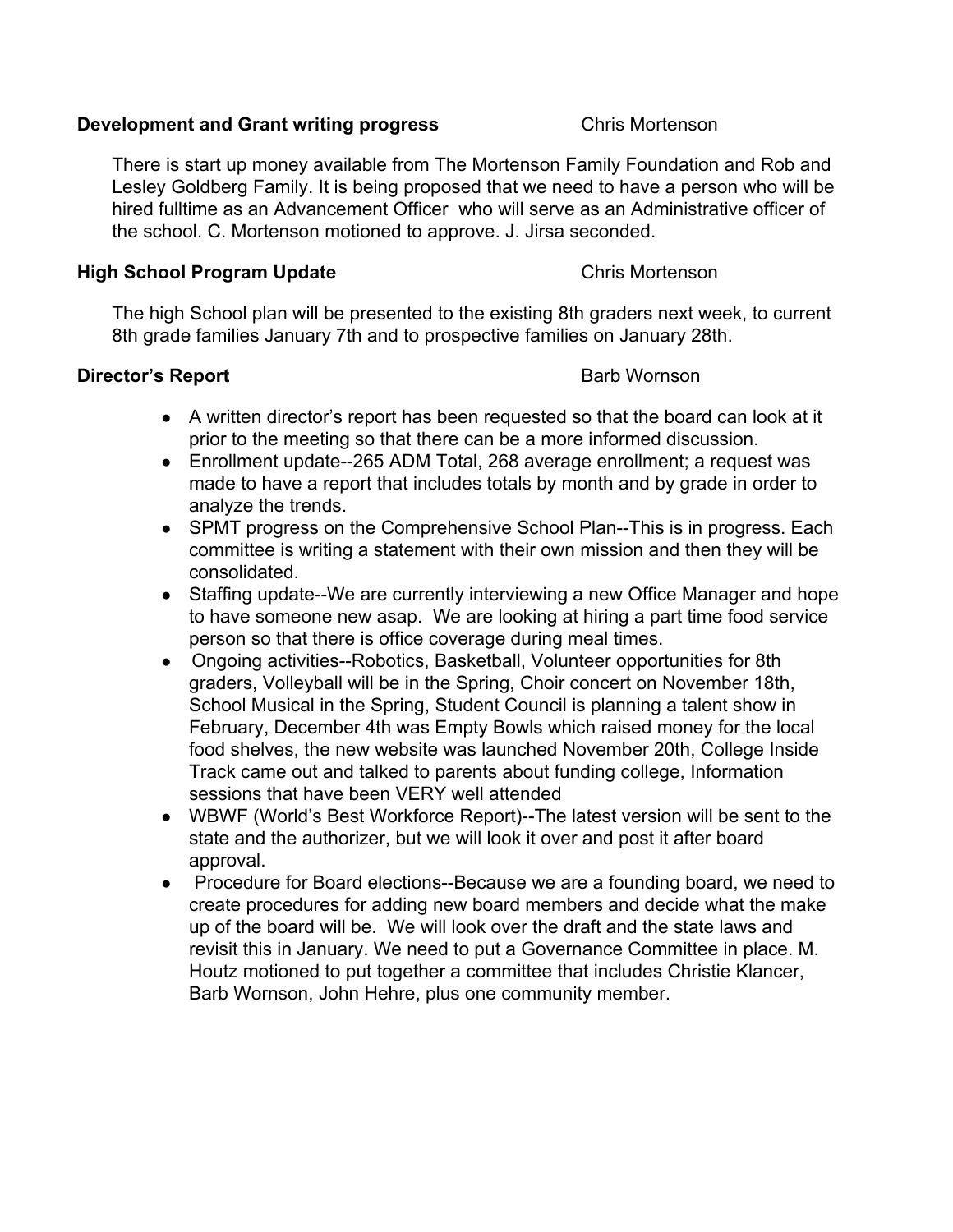### **IQS** Renewal Process and Scorecard Summary Barb Wornson

We are up for renewal this year. Steven Rippe reported that he sees this as coming from a place of helping in the areas of concern, not penalizing for deficits.

### **Maintaining UMA uniqueness** John Hehre

There is a concern that we are drifting away from the original vision. We need to keep this in mind when we are hiring and continuing training of our teachers. We need to keep this in mind as we continue and find ways for the board to help.

## **PTO Update**

● No PTO meeting has been held since the last Board Meeting. The next one is on Monday, December 14.

**Adjourn:**M. Sabo motioned to adjourn. C. Klancher seconded. Motion passed. Meeting adjourned at 7:45 pm

\_\_\_\_\_\_\_\_\_\_\_\_\_\_\_\_\_\_\_\_\_\_\_\_\_\_\_\_\_\_\_\_\_\_\_\_\_\_\_\_\_\_\_\_\_\_\_\_\_\_\_\_\_\_\_\_\_\_\_\_\_\_\_\_\_\_\_\_\_\_\_\_

## **\*\*Board Meeting Monday, December 28th, 2015 7:30am**

UMA, 426 Osceola Ave S, St. Paul, MN 55102

# **Attending: Absent:**

### ● **Berray, Dina Jirsa, J**

- Elverum, A (Dean of Students) **Burge, A**. (Secretary)
- Hehre, J (Treasurer)
- **Houtz, M**(Chair)
- **● Klancher, C**
- **● Mortenson, C**
- **Sabo, M**

Meeting was called to order by Marcia promptly at 7:30am.

We called this meeting specifically to discuss the candidates we interviewed for the interim position of the Executive Director. We discussed the pro's and con's of the candidates. Marcia made the motion to hire Harry. John first wanted to discuss salary. After discussing TRA, fica, and health coverage, we came up with a number. Marcia completed the motion to hire Harry, Martin seconded. Motion passed. John will offer Harry the job and get back to